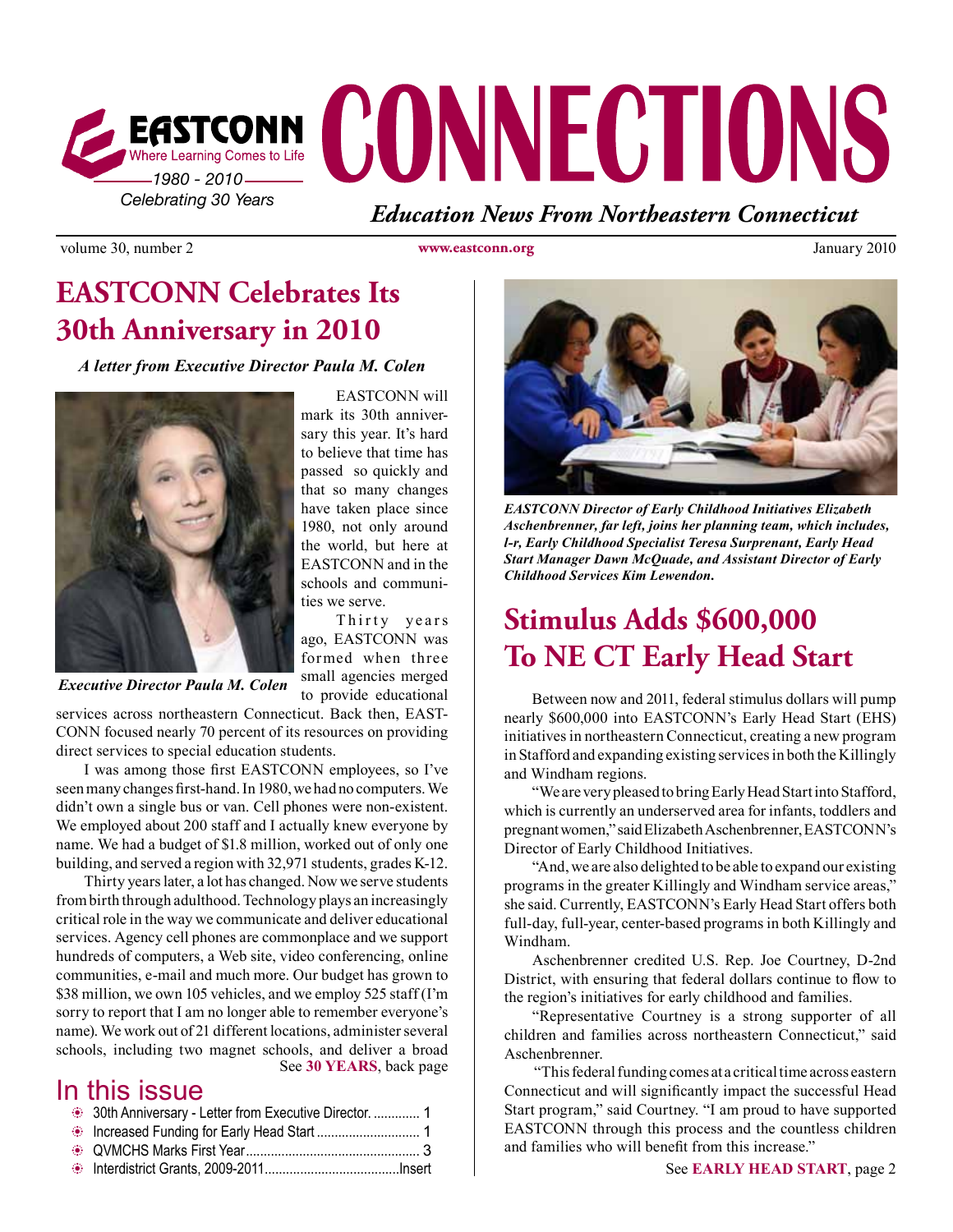### **View the EASTCONN Calendar at <www.eastconn.org>, click on "Workshops, Events & Classes "**

### **EASTCONN Program Reminders**

<sup>g</sup> An **Open House** will be held at the new **Northeast Regional Program** on **Jan. 14, from 5-7 p.m.** Tour the new building, learn about the new program and meetstaff. Located at 508A Pomfret St., Putnam. [See story, right.]

<sup>g</sup> **Open House at Quinebaug Valley Middle College High School** (QVMCHS), **Jan. 28, 6:30-8 p.m**. An information session, tours and student presentations are planned. In the QVCC auditorium, 742 Upper Maple St., Danielson. Open to all. [Editor's Note: See story on page 3.]

<sup>g</sup>**CTAA** will present the musical *Once on This Island, Junior*, on **Feb. 4, 5 & 6,** at the Capitol Theater, 896 Main St., Willimantic. The show, set in the Caribbean, is an adaptation of the classic Hans Christian Andersen fairy tale, "The Little Mermaid." All ages will enjoy this fully staged, musical production, featuring Capitol Theater Arts Academy students. For tickets, call the box office at 860-465-5636.

**Exercise A reminder that ACT** arts magnet high school student **applications are due Feb. 5**. Application forms may be obtained from guidance counselors or by visiting EASTCONN's Web site at <www.eastconn.org/ACT>.

### **EARLY HEAD START, continued from page 1**

 EASTCONN administers Head Start and Early Head Start programs in Dayville, Danielson, Plainfeld, Moosup, Putnam, Stafford, and in partnership with Stafford, Windham and Vernon public schools.

In Stafford, thanks to the federal stimulus funds, Early Head Start will, for the frst time, offer a home visiting program for infants and toddlers, Aschenbrenner said.

 In Windham, the stimulus money will fund a fve-day-aweek EHS program that combines parenting education with GED and English-Language-Learner programs for families; those services will be offered at the Windham Public Schools' Early Childhood Center on Prospect Street in Willimantic.

 In Killingly, the EHS program will be located at EAST-CONN's NortheastLearningCenter, and will combine two days of center-based services, plus bi-weekly home visits for children and families. Currently, EHS only offers an infant program at the Northeast Learning Center, where EASTCONN's Adult Education also offers job skills training classes and other services for parents and adults.

Aschenbrenner said she is very pleased about enhancing Early Head Start's collaboration with EASTCONN's Adult Education division.

 "The new Early Head Start initiative at Northeast Learning Center will provide even greater services to at-risk families, including those who may need to learn better parenting skills, or who may have mental health needs," Aschenbrenner said.

 To learn more, contact Elizabeth Aschenbrenner at 860 455-1501 or at [easchenbrenner@eastconn.org](mailto:easchenbrenner@eastconn.org).

# **PACE North and Northeast Regional School Merge To Form Northeast Regional Program**



*The new Northeast Regional Program, located at 508A Pomfret Street in Putnam, serves non-traditional students in grades K-12.*

EASTCONN has opened a new, K-12 program to serve non-traditional learners and youngsters with behavioral challenges in downtown Putnam in Connecticut's northeast corner. The Northeast Regional Program opened in November after EASTCONN merged two of its schools, PACE North, and the Northeast Regional School. The new program provides a range of educational, clinical and vocational support.

Learn more during the Northeast Regional Program Open House on Thurs., Jan. 14, 2010, from 5-7 p.m. Or, call 860-963- 3328 for more information.

### **EASTCONN's Autism Program Moves to New Site in Columbia**   $\circledast$   $\circledast$   $\circledast$



 The EASTCONN Autism Program has moved to a spacious facility located at 10 Commerce Drive, Columbia. The new site features a full complement of BCBAs, clinicians and related services personnel for elementary-school-age children with autism spectrum disorder and related disabilities. Contact the Program Director Doris Dyer at 860-228-3240, or at [ddyer@](http://mailto:ddyer@eastconn.org) [eastconn.org,](http://mailto:ddyer@eastconn.org) for more information.

#### **EASTCONN** *Connections*

Writer/Editor: Teddie Sleight ~ tsleigh[t@eastconn.org](mailto:tsleight@eastconn.org) Assistant: Cindy Laurendeau ~ [claurendeau@eastconn.org](mailto:claurendeau@eastconn.org)

**[Communications Department](%20mailto:connections@eastconn.org)** Dotty [Budnick,](mailto:dbudnick@eastconn.org) Director ~ dbudnick@eastconn.org

**EASTCONN Administration** Paula M. Colen, Executive Director

> **EASTCONN**, 376 Hartford Turnpike, Hampton, CT 06247 860-455-0707 FAX: 860-455-0691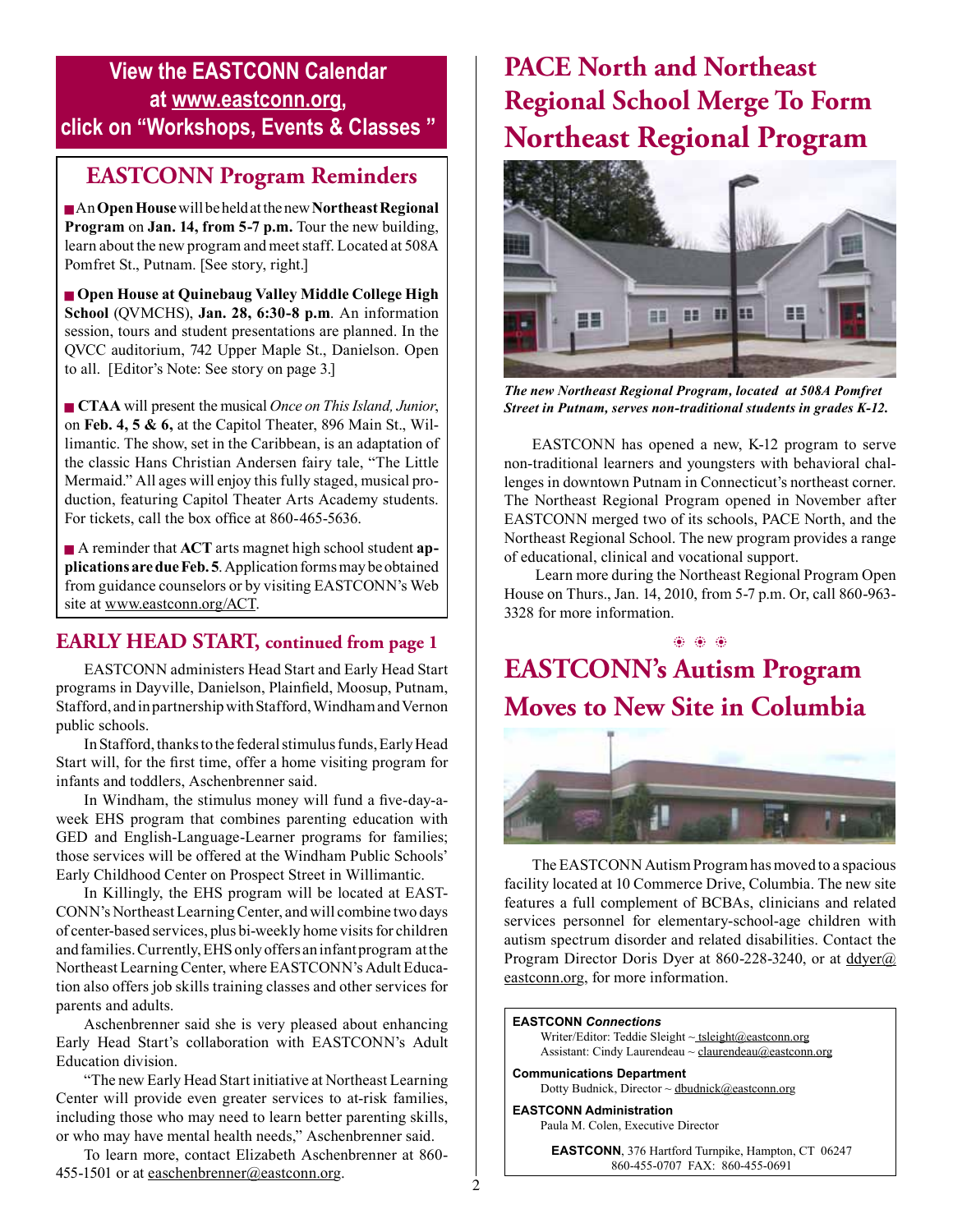## **EASTCONN Professional Notes:**



At the Assistive Technology Industry Association's fall conference in Chicago, EASTCONN Assistive Technology Coordinator Carol Magliocco and Assistive Technology

 *Magliocco Norton*

Specialist Amy Norton presented a workshop titled "Off the Shelf is Special, Too," about using commonly available products to assist student learning.



EASTCONN staff developer Donna Drasch co-presented a workshop titled "It's a Classic" during the 2009 annual convention of the National Council of Teachers of English, held in Philadelphia, Penn., last fall. Her presentation explored the value of reading classic literature.

*Drasch*



Daniel Mullins, an EASTCONN staff developer and science specialist, has been awarded the 2009 Graduate of the Last Decade (G.O.L.D.) Award by the University of Connecticut's Alumni Association for his "extensive contributions to the revitalization of Eastern Connecticut as well as his efforts to improve the education of potentially disadvantaged populations in Connecticut and nationwide." In 2002, Mullins founded the

*Mullins*

non-profit Willimantic Whitewater Partnership (WWP), devoted to restoring the environmentally fragile Willimantic River.



The "outstanding work" of EASTCONN's science specialist Nancy Magnani was acknowledged during the Frontiersin Optics/Optical Society of America's Annual Meeting in San Jose, CA, in November. Magnani has received numerous OSAF grants to bring youth science education projects to northeastern Connecticut. To learn more about EASTCONN's Science

*Magnani*

Cadre and its programs, for both students and teachers, contact Nancy Magnani at 860-455-1536, or at [nmagnani@eastconn.org.](http://mailto:nmagnani@eastconn.org)

# **Send Us Your Good News!**

We'd love to publish good news about staff awards, honors or new administrators in your schools or districts. Just send the information to *Connections* Editor Teddie Sleight at [tsleight@eastconn.org](mailto:tsleight@eastconn.org). Or, call her at 860-455-1553.



*QVMCHS Principal Gino LoRicco, far left, joins students Laura Raymond, Adam Lane and Angie O'Farrill in the QVCC lobby.* 

# **One Year And Counting… Checking In On QVMCHS**

In just over a year, the Quinebaug Valley Middle College High School in Danielson has developed not only a fne reputation, but boasts a growing waiting list and a 21st-century curriculum that is helping students make impressive academic and personal strides.

 "Before I came here, I just didn't like school that much," said Laura Raymond, 15, a junior from Killingly who is in her second year at QVMCHS. "That has really changed for me."

Raymond plans to be a lawyer and is currently taking four Quinebaug Valley Community College (QVCC) classes.

QVMCHS, a magnet school administered by EASTCONN, opened its doors on the campus of QVCC in August 2008 with 34 sophomores hailing from towns across northeastern Connecticut. This year, QVMCHS has added 36 more sophomores as last year's class moved up. Students represent 11 towns. Eventually, QVMCHS will serve up to 200 students, grades 10-12.

QVMCHS students fnish high school while taking free QVCC classes and earning college credits. A typical QVMCHS student is capable academically, but has been identifed as being in danger of dropping out of high school. Hometown guidance counselors refer potential students.

QVMCHSprovides ahands-on,student-focusedcurriculum with a 15:1 student-teacher ratio. Students help govern the school through weekly "town meetings." Contextual, applied learning requires students to master each subject before moving forward. They also participate in real-world, service-learning projects.

The waiting list is currently 30-plus students. "Word is spreading," said QVMCHS Principal Gino LoRicco.

Adam Lane, 16, a junior from Plainfield, is in his second year at QVMCHS. He is taking four college courses through QVCC.

"I like the study of world cultures," Lane said. "It raises important questions and I'm learning that there are as many ways to live in this world as there are people." Lane said he may go into the Marine Corps after graduation.

"When I frst got here, I didn't know what to expect," Lane said. "I went to orientation and at frst I said, 'No.' But I thought about the opportunity to get college and high school credit and See **QVMCHS**, back page